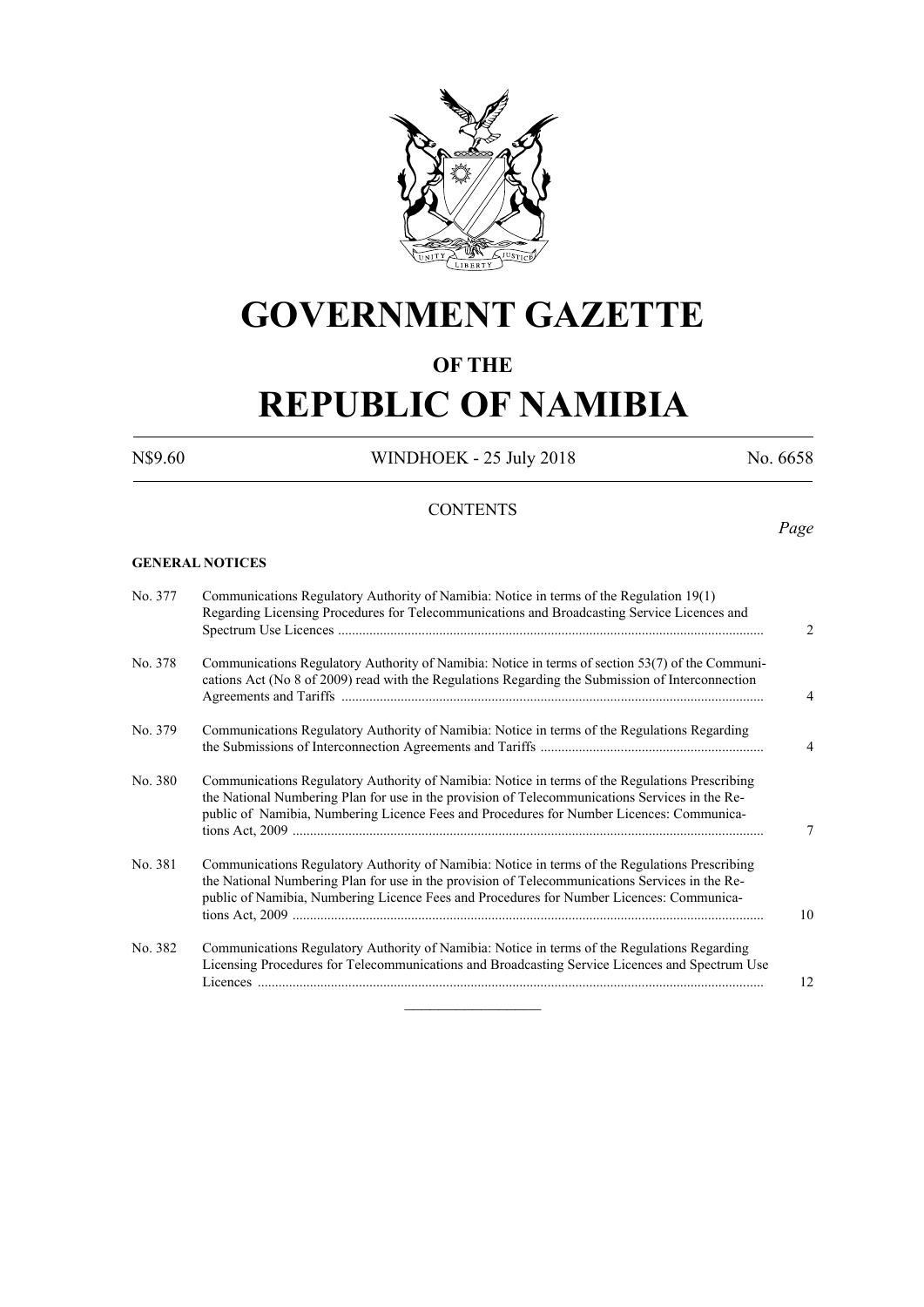## **General Notices**

#### **COMMUNICATIONS REGULATORY AUTHORITY OF NAMIBIA**

#### No. 377 2018

### NOTICE IN TERMS OF REGULATION 19(1) OF THE REGULATIONS REGARDING LICENSING PROCEDURES FOR TELECOMMUNICATIONS AND BROADCASTING SERVICE LICENCES AND SPECTRUM USE LICENCES

The Communications Regulatory Authority of Namibia, in terms Regulation 19(1) of the "Regulations Regarding Licensing Procedures for Telecommunications and Broadcasting Service Licences and Spectrum Use Licences", in Government Gazette No. 4785, Notice No. 272, dated 29 August 2011 (as amended), herewith gives notice of the following decisions, which decisions are effective from date of this *Gazette:*

#### **1. Application for Withdrawal of Commercial Broadcasting Service License - Downlink Namibia (Pty) Ltd**

The Authority resolved to withdraw Downlink Namibia's Commercial Broadcasting Service Licence effective from date on which it is published in this *Gazette*.

#### **2. Application for a Class Comprehensive ECS & ECNS Telecommunications Service Licence and Spectrum Use Licence - Q-Kon Namibia (Pty) Ltd**

The Authority resolved to decline the application of a Class Comprehensive Telecommunications Service Licence (ECS and ECNS) by Q-Kon Namibia (Pty) Ltd.

#### **3. Application for a Class Network Facilities Telecommunications Service Licence - Atlas Towers (Pty) Ltd**

The Authority resolved to decline the application for a Class Network Facilities Telecommunications Service Licence submitted by Atlas Towers (Pty) Ltd.

#### **4. Application for a Class Comprehensive Telecommunications Service Licence - Capricorn Connect (Pty) Ltd**

The Authority resolved to award a Class Comprehensive Telecommunications Service Licence to Capricorn Connect (Pty) Ltd.

#### **5. Application for Extension of Time to Commence Provision of Telecommunications Services - Focus Engineering CC**

The Authority resolved to grant a final six (6) months extension to Focus Engineering CC to commence providing telecommunication services effective from date on which it is published in this *Gazette*.

#### **6. Application for Reconsideration: Extension of Time to Commence Providing Services, Spectrum Use license - MTN Business (Pty) Ltd (Re.: spectrum in 2.3 GHz)**

The Authority reconsidered its decision of 27 March 2018, and resolved to grant an extension to MTN Business Solutions (Namibia)(Pty) Ltd to utilize its spectrum licence for 2387-2397 MHz for a period of six (6) months from the date of publication of the final notice in this *Gazette.*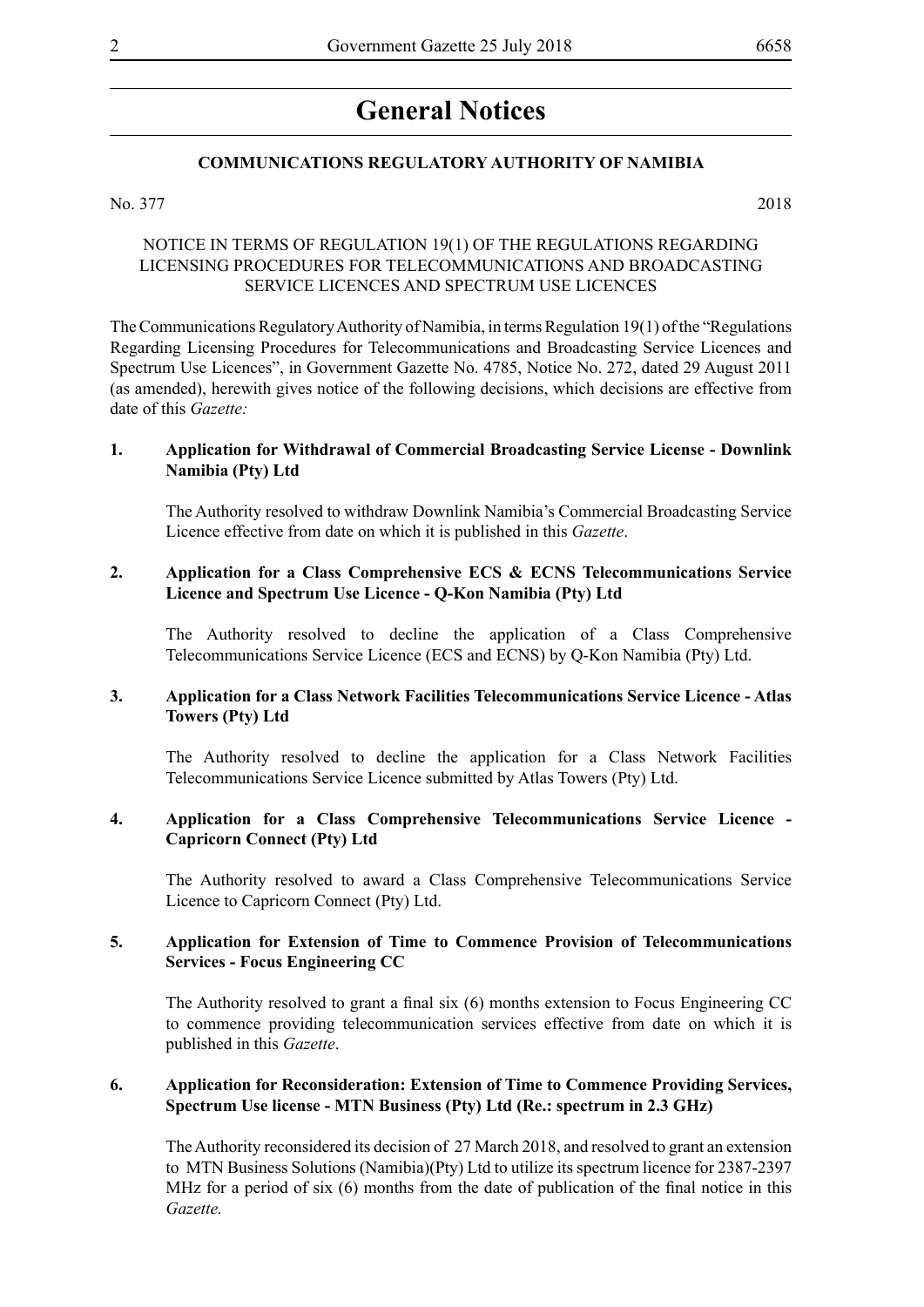#### **7. Application for Amendment of Spectrum Licence and Temporary Spectrum – Paratus Telecommunications (Pty) Ltd**

The Authority resolved to:

- a) Amend the spectrum use licence awarded to Paratus Telecommunications (Pty) Ltd for 2505.000-2525.000 MHz and 2625.000-2645.000 MHz to allow for the provision of fixed and mobile services to facilitate the implementation of a TDD-LTE network; and
- b) Award a temporary spectrum use licence for a period of ten (10) months, where after it will automatically return to the Authority, without any notice to the licensee.

#### **8. Application for Spectrum Licence in 1800 MHz - Paratus Telecommunications (Pty) Ltd**

The Authority resolved to award a spectrum use licences to Paratus Telecommunications (Pty) Ltd for the provision of 4G (LTE) mobile services as indicated below -

1.1-1.2 MHz paired with 1840.0-1840.2 MHz (2x 0.2 MHz).

#### **9. Determination of Lapsing of Broadcasting Service License - Capricorn Radio CC**

The Authority resolved to cancel the spectrum use licence awarded to Capricorn Radio CC for 102.3 MHz.

#### **10. Application for a Class Network Facilities Telecommunications Service Licence – Lightstruck Operating Company (Pty) Ltd**

The Authority resolved to decline the application for a Class Network Facilities Telecommunications Service Licence submitted by Lightstruck Operating Company (Pty) Ltd.

#### **11. Application for renewal of a Community Broadcasting Service Licence – Live FM**

The Authority resolved to decline the renewal of the Community Broadcasting Service Licence awarded to Live FM and resolved to cancel the Spectrum Use Licence for 90.3 MHz in the geographical are of Rehoboth as awarded.

Kindly take note that the full reasons for all the decisions can be requested from the Authority. Further, in terms of section 31 of the Communications Act, 2009 (Act. No.8 of 2009) the Authority may, on its own motion or on a petition filed by an aggrieved party to any proceedings, reconsider any order or decision that it has made, within 90 days from the date of making that decision or issuing that order.

 $\frac{1}{2}$ 

#### **F. KISHI CHAIRPERSON OF THE BOARD DIRECTORS COMMUNICATIONS REGULATORY AUTHORITY OF NAMIBIA**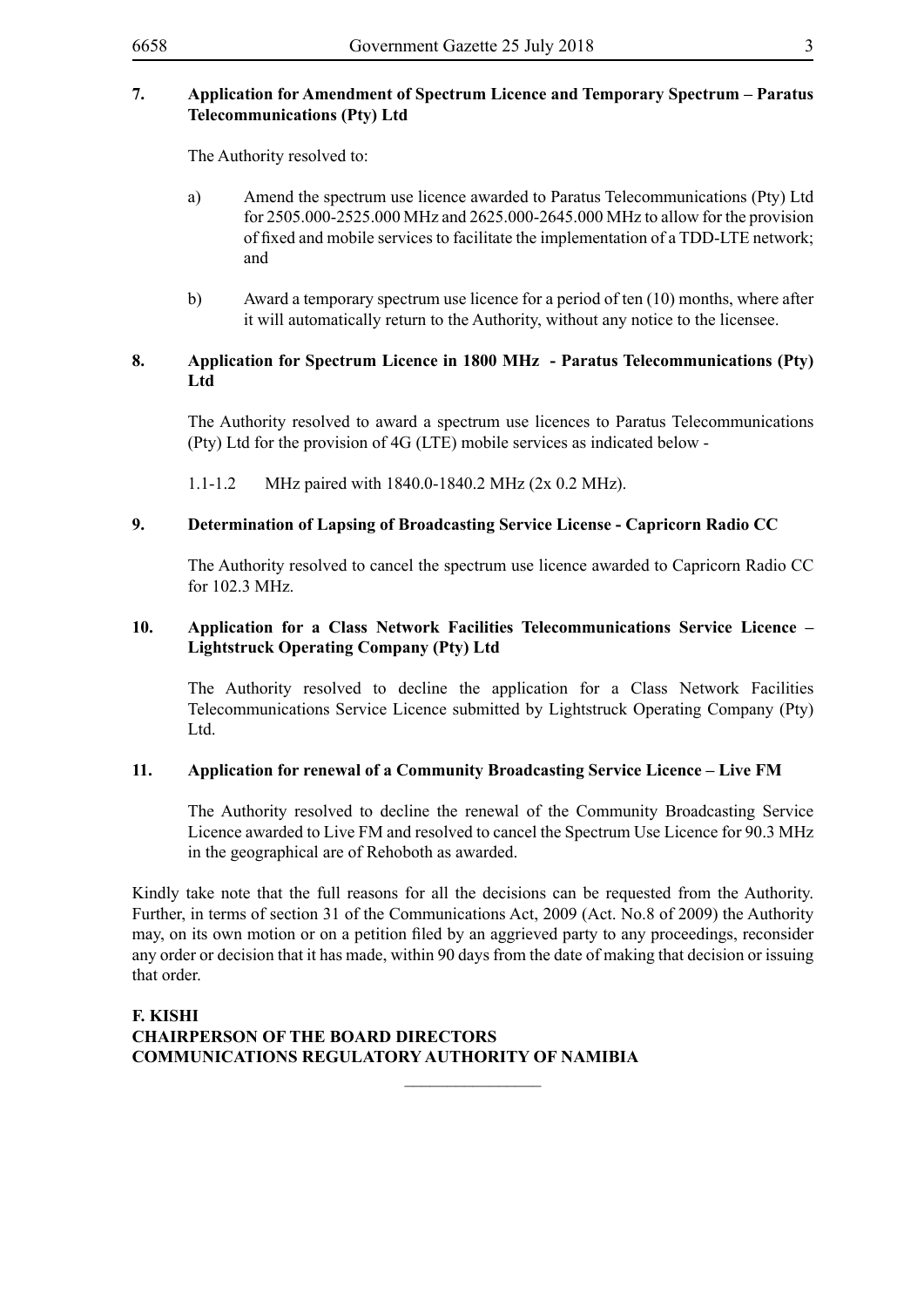#### **COMMUNICATIONS REGULATORY AUTHORITY OF NAMIBIA**

#### No. 378 2018

#### NOTICE IN TERMS OF SECTION 53 (7) OF THE COMMUNICATIONS ACT, 2009 READ WITH THE REGULATIONS REGARDING THE SUBMISSIONS OF INTERCONNECTION AGREEMENTS AND TARIFFS

The Communications Regulatory Authority of Namibia, in terms section 53(1) and (7) of the Communications Act read with regulation 8 of the "Regulations Regarding the Submission of Interconnection Agreements and Tariffs", in Government Gazette No. 4714, Notice No. 126, dated 18 May 2011, herewith gives notice that it has **approved**:

- 1. Jet Products tariff as submitted by **MWireless (Pty) Ltd** t/a **Africa Online,** which came into force and effect on **1 July 2018,** notwithstanding date of publication of the notice in the *Gazette*; and
- 2. The proposed tariffs of LTE and Omajova packages as submitted by **Paratus Telecommunications (Pty) Ltd**, which came into force and effect on **1 July 2018,** notwithstanding date of publication of the notice in the *Gazette*.

**Please note that the full tariff submission and reasons for approval can be obtained from the Authority.** 

#### **F. KISHI CHAIRPERSON OF THE BOARD DIRECTORS COMMUNICATIONS REGULATORY AUTHORITY OF NAMIBIA**

#### **COMMUNICATIONS REGULATORY AUTHORITY OF NAMIBIA**

 $\frac{1}{2}$ 

No. 379 2018

#### NOTICE IN TERMS OF THE REGULATIONS REGARDING THE SUBMISSIONS OF INTERCONNECTION AGREEMENTS AND TARIFFS

The Communications Regulatory Authority of Namibia, in terms of section 53(10) of the Communications Act,2009 (Act No. 8 of 2009) read together with regulation 8(1) of the Regulations Regarding the Submission of Interconnection Agreements and Tariffs, published in Government Gazette No. 4714, Notice No. 126, dated 18 May 2011, herewith gives notice that the following licensees have filed tariffs with the Authority:

- 1. **Paratus Telecommunications (Pty) Ltd**, LTE Pre-paid Pricing Amendment as set out in **Schedule 1**.
- 2. **Paratus Telecommunications (Pty) Ltd**, VoIP Rates Amendment for 2018 as set out in **Schedule 2**.
- 3. **MWireless (Pty) Ltd** t/a **Africa Online,** Jola Extreme Tariffs as set out in **Schedule 3.**

Any person may examine copies of the tariffs at the head offices of the Authority during business hours and copies may be made on payment of a fee determined by the Authority. Copies of the tariffs can also be downloaded from the Authority's website, www.cran.na, free of charge.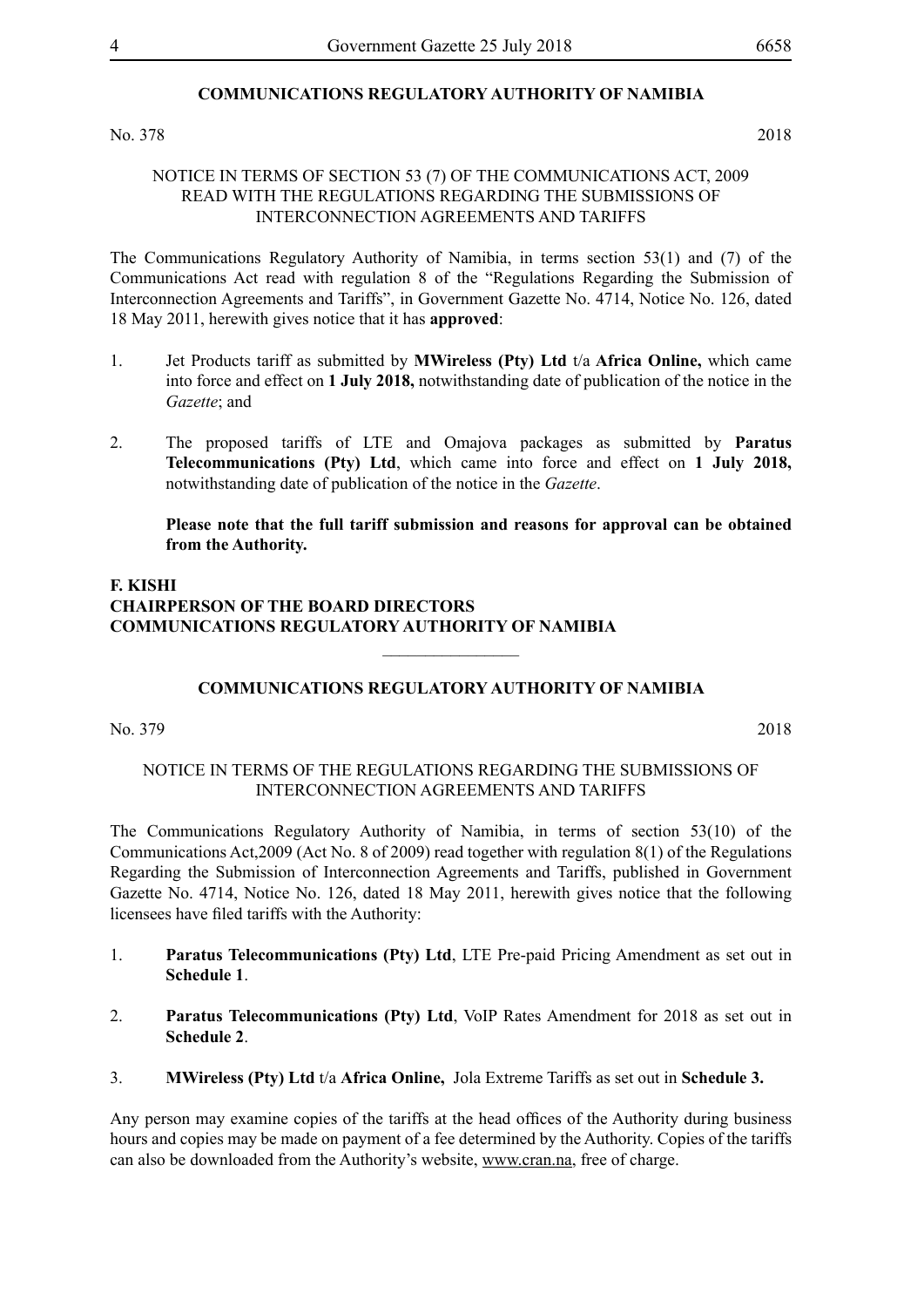The public may submit in writing to the Authority written comments within fourteen (14) days from the date of publication of this notice in the *Gazette*.

**Paratus Telecommunications (Pty) Ltd** and **MWireless (Pty) Ltd** t/a **Africa Online** may submit, in writing to the Authority, a response to any written comments within fourteen (14) days from the lapsing of the time to submit written submissions.

All written submissions must contain the name and contact details of the person making the written submissions and the name and contact details of the person for whom the written submissions is made, if different and be clear and concise.

All written submissions and reply comments must be made either physically or electronically  $-$ 

- (1) by hand to the head offices of the Authority, namely Communication House, 56 Robert Mugabe Avenue, Windhoek;
- (2) by post to the head offices of the Authority, namely Private Bag 13309, Windhoek 9000;
- (3) by electronic mail to the following address:  $\text{legal}(\partial \text{cran}.\text{na})$ ; and
- (4) by facsimile to the following facsimile number:  $+264$  61 222790.
- (5) by fax to e-mail to: 0886550852.

#### **F. MBANDEKA CHIEF EXECUTIVE OFFICER COMMUNICATIONS REGULATORY AUTHORITY OF NAMIBIA**

#### **SCHEDULE 1**

#### **SUBMISSION OF PROPOSED NEW LTE PRE-PAID TARIFFS BY PARATUS TELECOMMUNICATIONS, COMMUNICATIONS ACT, 2009**

#### **LTE Pre-paid Pricing Amendment**

| <b>Product Name</b> | GВ | <b>Price (exc VAT)</b> | Accessories    |
|---------------------|----|------------------------|----------------|
| <b>BYO</b>          |    | N\$ 100.00             | Sim only       |
| Gerenimo            | ΙJ | N\$ 1.500.00           | Wingle $&$ Sim |

Please note that the full tariff submission including the terms and conditions and the remedies available to the consumers can be obtained from the Authority

#### **SCHEDULE 2**

#### **SUBMISSION OF PROPOSED NEW VOIP TARIFFS BY PARATUS TELECOMMUNICATIONS, COMMUNICATIONS ACT, 2009**

|               |                              | Paratus - 083                 |
|---------------|------------------------------|-------------------------------|
|               | <b>Current Standard Rate</b> | <b>Proposed Standard Rate</b> |
|               | N\$ (Ex.VAT)/Min             | NS (Ex.VAT)/Min               |
| Intra-Company | 0.28                         | 0.20                          |
| Local         | 0.77                         | 0.70                          |
| National      | 0.77                         | 0.70                          |
| Mobile        | 0.77                         | 0.70                          |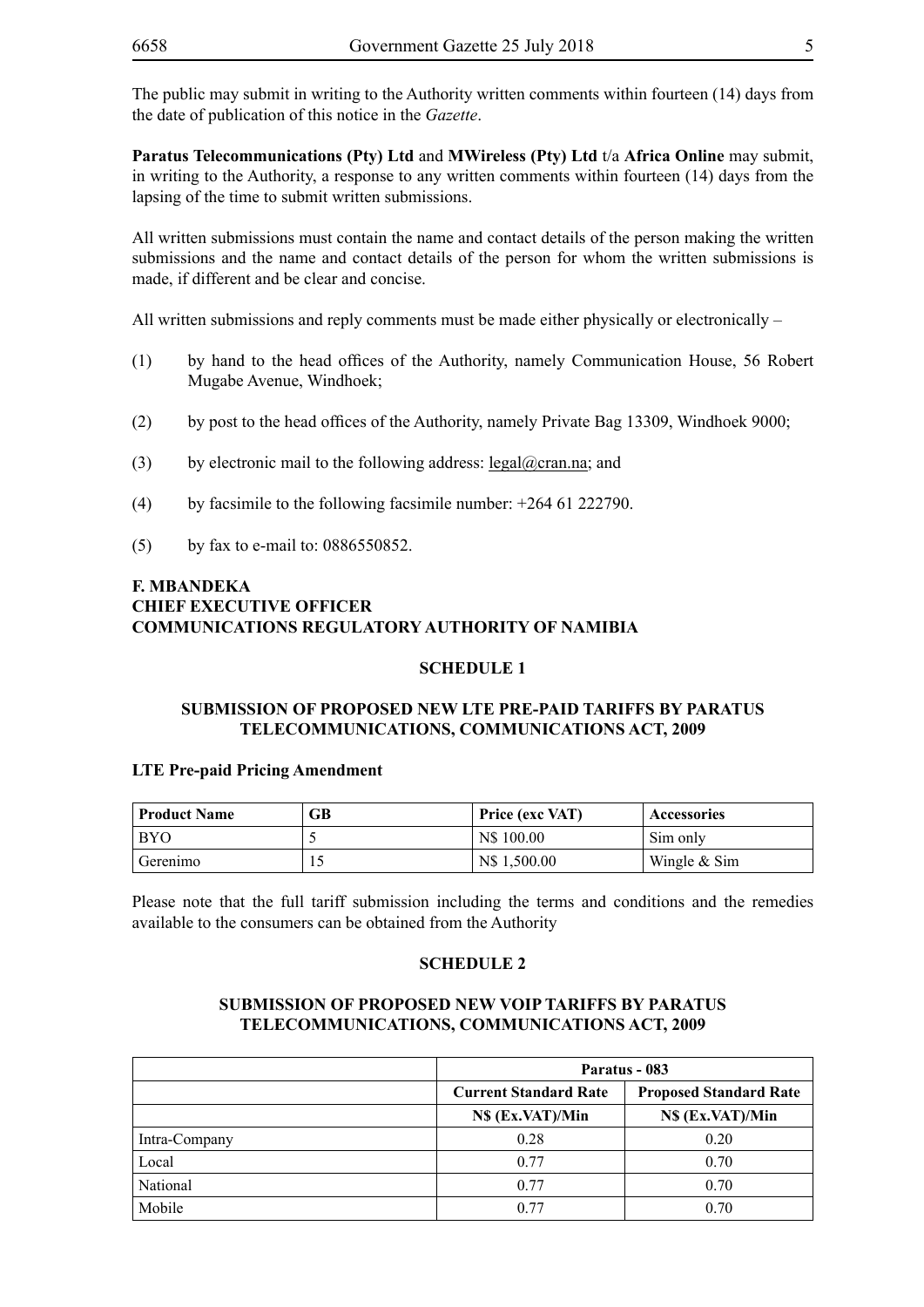<u> 1989 - Johann Barbara, martxa a</u>

| RSA (Fixed)                  | 1.48 | 1.65 |
|------------------------------|------|------|
| RSA (Mobile)                 | 2.16 | 2.95 |
| Angola (Fixed)               | 2.32 | 4.00 |
| Angola (Mobile)              | 2.40 | 4.50 |
| Botswana, Swaziland (Fixed)  | 1.79 | 2.20 |
| Botswana, Swaziland (Mobile) | 2.33 | 2.95 |
| Lesotho, Mozambique (Fixed)  | 1.79 | 3.50 |
| Lesotho, Mozambique (Mobile) | 2.33 | 3.50 |
| Zambia(Fixed)                | 1.79 | 3.50 |
| Zambia(Mobile)               | 2.33 | 3.95 |
| Zimbabwe (Fixed)             | 1.79 | 3.75 |
| Zimbabwe (Mobile)            | 2.33 | 4.25 |
| Kenya (Fixed)                | 3.46 | 3.50 |
| Kenya (Mobile)               | 4.06 | 4.15 |
| Germany (Fixed)              | 2.98 | 3.00 |
| Germany (Mobile)             | 3.47 | 3.50 |
| UK (Fixed)                   | 3.01 | 3.50 |
| UK (Mobile)                  | 3.50 | 3.50 |
| Netherlands (Fixed)          | 3.51 | 3.50 |
| Netherlands {Mobile)         | 4.08 | 4.15 |
| Sweden, Switzerland (Fixed)  | 3.57 | 3.50 |
| Sweden, Switzerland (Mobile) | 4.20 | 4.15 |
| Australia(Fixed)             | 3.46 | 5.75 |
| Australia(Mobile)            | 4.06 | 6.00 |
| Spain, France (Fixed)        | 3.46 | 3.50 |
| Spain, France (Mobile)       | 4.06 | 4.00 |
| USA (Fixed & Mobile)         | 3.48 | 3.50 |
| China                        | 4.71 | 5.00 |
| Rest of the world            | 4.71 | 6.75 |

#### **SCHEDULE 3**

### **SUBMISSION OF PROPOSED TARIFFS BY TELECOM NAMIBIA LIMITED COMMUNICATIONS ACT, 2009**

The following are the proposed tariffs as submitted by African Online:

| <b>Service Plan</b> | Data Cap (GB) | <b>Kbps Down-</b><br>load | <b>Kbps Upload</b> | <b>Retail Price</b><br>(N <sub>s</sub> ) |
|---------------------|---------------|---------------------------|--------------------|------------------------------------------|
| WECA Home 5GB       | 5             | 18000                     | 512                | 699                                      |
| WECA HOME 10GB      | 10            | 18000                     | 512                | 999                                      |
| WECA Home 20GB      | 20            | 18000                     | 512                | 1699                                     |
| WECA Home 30GB      | 30            | 18000                     | 512                | 2299                                     |
| WECA Home 50GB      | 50            | 20000                     | 512                | 3499                                     |
| WECA Home 100GB     | 100           | 20000                     | 512                | 5299                                     |
| WECA Home 200GB     | 200           | 20000                     | 512                | 9999                                     |
| WECA Pro 100GB      | 100           | 30000                     | 512                | 9499                                     |
| WECA Pro 200GB      | 200           | 35000                     | 512                | 17999                                    |
| WECA Pro 350GB      | 350           | 35000                     | 512                | 29999                                    |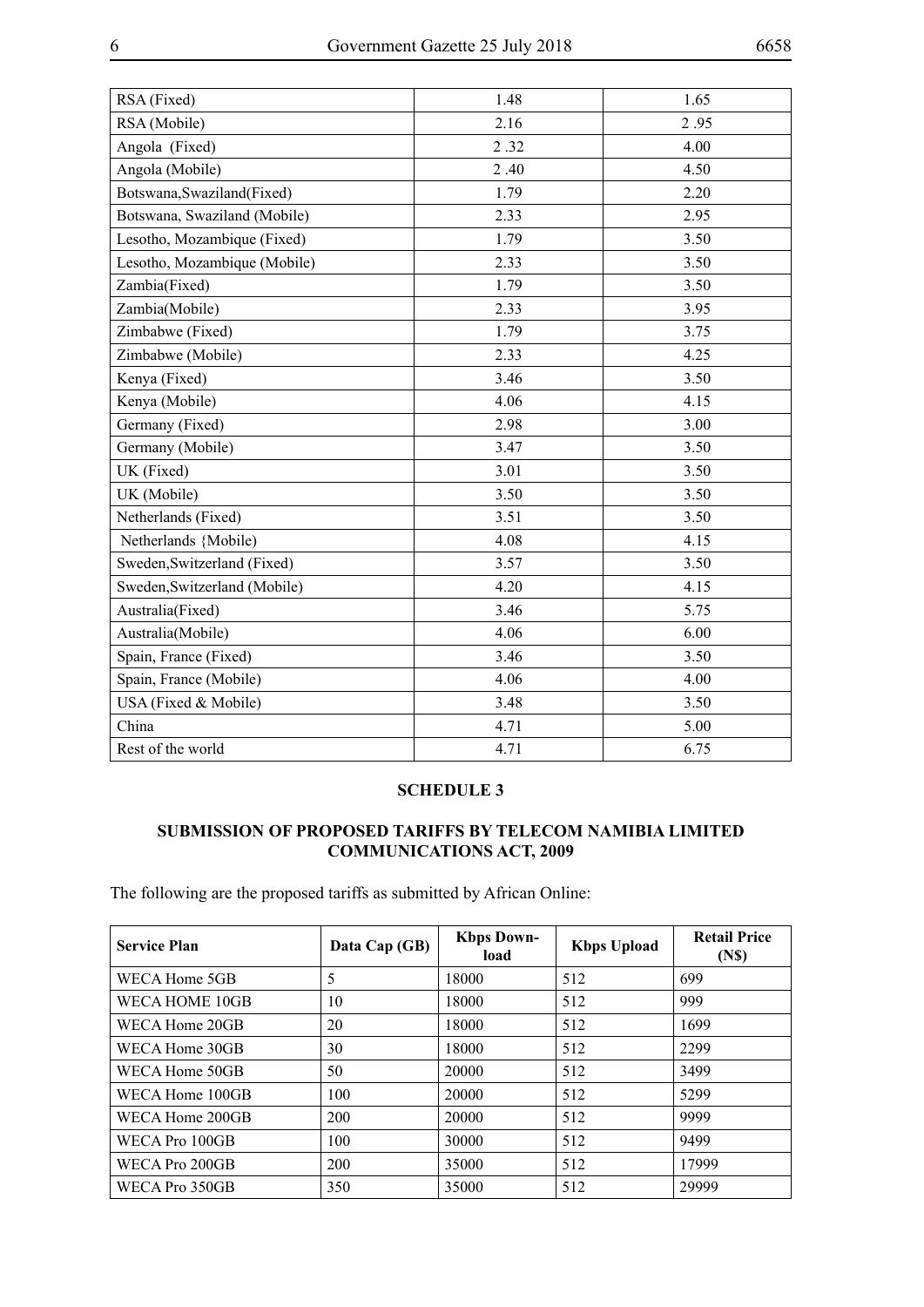Additional Information:

- Free nights from 23h00-04h00 UTC on all service plans (Except WECA Home 5GB)
- Download speeds are "up to" in kbps
- Upload speeds are guaranteed 512 kbps
- Minimum contract period: 24 months
- Pro Service plans include a /32 IP address; access to /30-/27 subnet Ips available at additional charge
- Pro service plans are reduced to 0.25Mbps after reaching monthly data allowance
- Home service plans redirected to customer portal after reaching monthly data allowance

Please note that the full tariff submission including the terms and conditions and the remedies available to the consumers can be obtained from the Authority.  $\frac{1}{2}$ 

#### **COMMUNICATIONS REGULATORY AUTHORITY OF NAMIBIA**

#### No. 380 2018

#### NOTICE IN TERMS OF THE REGULATIONS PRESCRIBING THE NATIONAL NUMBERING PLAN FOR USE IN THE PROVISION OF TELECOMMUNICATIONS SERVICES IN THE REPUBLIC OF NAMIBIA, NUMBERING LICENCE FEES AND PROCEDURES FOR NUMBER LICENCES: COMMUNICATIONS ACT, 2009

The Communications Regulatory Authority of Namibia in terms of Regulation 14(4) of the Regulations regarding the National Numbering Plan for Namibia for use in the provision of Telecommunications Services in the Republic of Namibia, Numbering Licence Fees and Procedures for Number Licences as published in Government Gazette No. 5983, General Notice No. 97 dated 1 April 2016, herewith gives notice that the person referred to in the table below, complied with the transitioning arrangements for number licences as set out in Regulation 14 and the Authority has awarded number licenses as follows: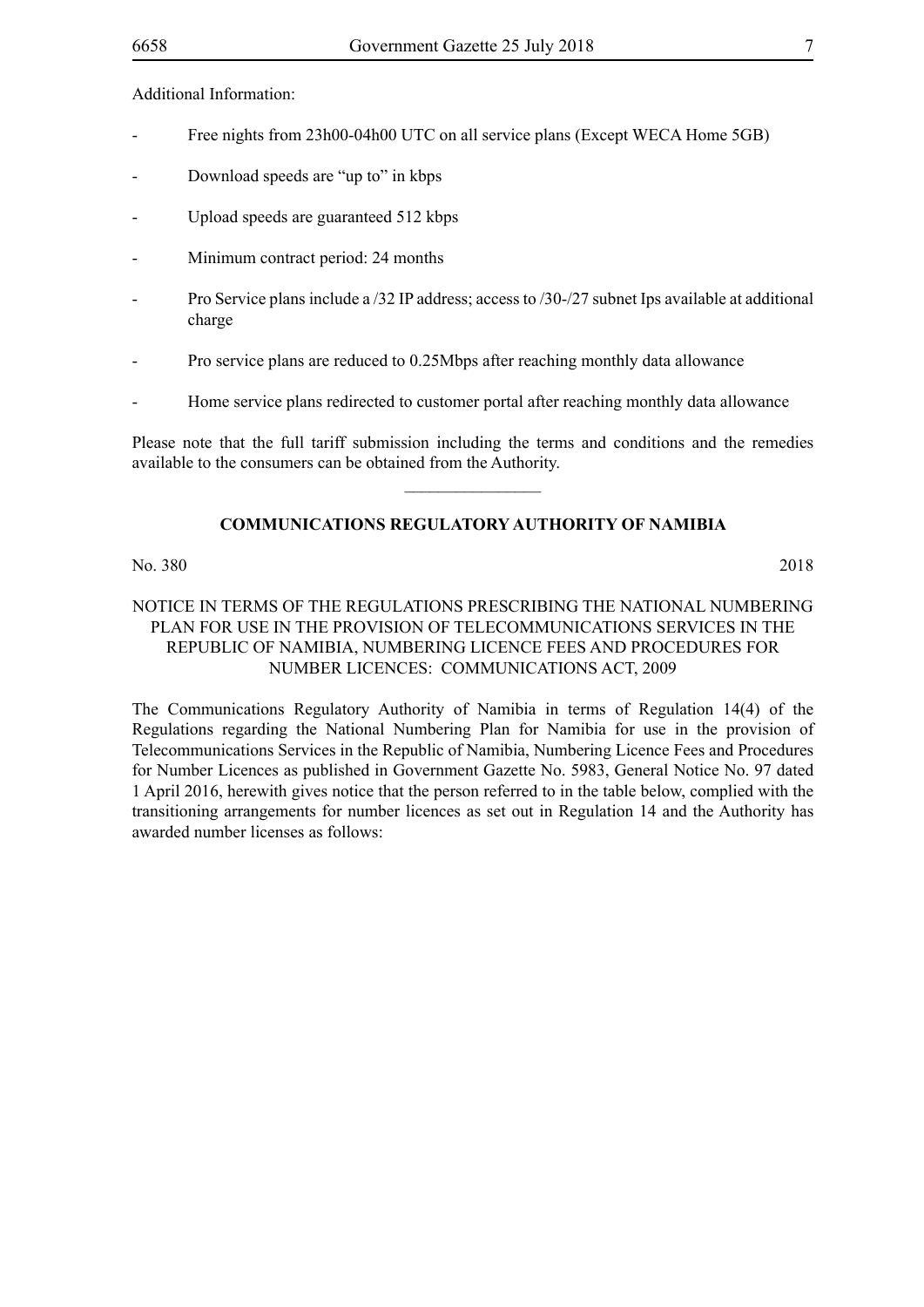| Service to be<br>provided                                                                                                          | $Com-$<br>munications<br>Electronic                                                                                                                                                                                                                                                                                                                                                                                                                                                                                                                                                                                                                                                                                                                                                                                                                                                                                                                                                  |
|------------------------------------------------------------------------------------------------------------------------------------|--------------------------------------------------------------------------------------------------------------------------------------------------------------------------------------------------------------------------------------------------------------------------------------------------------------------------------------------------------------------------------------------------------------------------------------------------------------------------------------------------------------------------------------------------------------------------------------------------------------------------------------------------------------------------------------------------------------------------------------------------------------------------------------------------------------------------------------------------------------------------------------------------------------------------------------------------------------------------------------|
| geographic cover-<br>Description of<br>age area (s)                                                                                | The Republic of<br>Namibia                                                                                                                                                                                                                                                                                                                                                                                                                                                                                                                                                                                                                                                                                                                                                                                                                                                                                                                                                           |
| Numbers to be consid-<br>ered for transitioning<br>(Start-End)                                                                     | 81040000 - 810499999<br>812399999<br>812499999<br>813299999<br>813300000 - 813399999<br>814099999<br>814199999<br>814299999<br>814499999<br>810300000-810399999<br>812099999<br>812199999<br>812299999<br>812599999<br>812699999<br>812800000 - 812899999<br>812900000 - 812999999<br>813099999<br>813199999<br>813499999<br>813599999<br>813699999<br>813700000 - 813799999<br>813899999<br>813999999<br>814399999<br>814500000 - 814599999<br>811000000 - 811099999<br>811299999<br>811399999<br>811499999<br>811599999<br>811699999<br>811799999<br>811899999<br>$812000000 -$<br>$812400000 -$<br>813600000-<br>813800000-<br>$814200000 -$<br>$-00000143$<br>$812200000 -$<br>$812600000 -$<br>813000000-<br>814400000-<br>811500000-<br>812100000-<br>$812300000 -$<br>$812500000 -$<br>813200000-<br>813400000-<br>813900000-<br>$-00000018$<br>814100000-<br>$811200000 -$<br>811300000-<br>811400000-<br>811600000-<br>811700000-<br>811800000-<br>813100000-<br>813500000- |
| transitioned by the<br>Number of Blocks<br>considered to be<br>Authority                                                           | 75                                                                                                                                                                                                                                                                                                                                                                                                                                                                                                                                                                                                                                                                                                                                                                                                                                                                                                                                                                                   |
| Number Cat-<br>egory                                                                                                               | munications (81)<br>Electronic Com-                                                                                                                                                                                                                                                                                                                                                                                                                                                                                                                                                                                                                                                                                                                                                                                                                                                                                                                                                  |
| citizens or Namibian Companies<br>controlled by Namibian Citizens<br>Namibian Citizens or Namibian<br>Percentage of Stock owned by | 100%                                                                                                                                                                                                                                                                                                                                                                                                                                                                                                                                                                                                                                                                                                                                                                                                                                                                                                                                                                                 |
| Applicant's Citizen-<br>ship or place of<br>incorporation;                                                                         | Namibia                                                                                                                                                                                                                                                                                                                                                                                                                                                                                                                                                                                                                                                                                                                                                                                                                                                                                                                                                                              |
| <b>Applicant's Name</b>                                                                                                            | Mobile Telecommuni-<br>cations Limited                                                                                                                                                                                                                                                                                                                                                                                                                                                                                                                                                                                                                                                                                                                                                                                                                                                                                                                                               |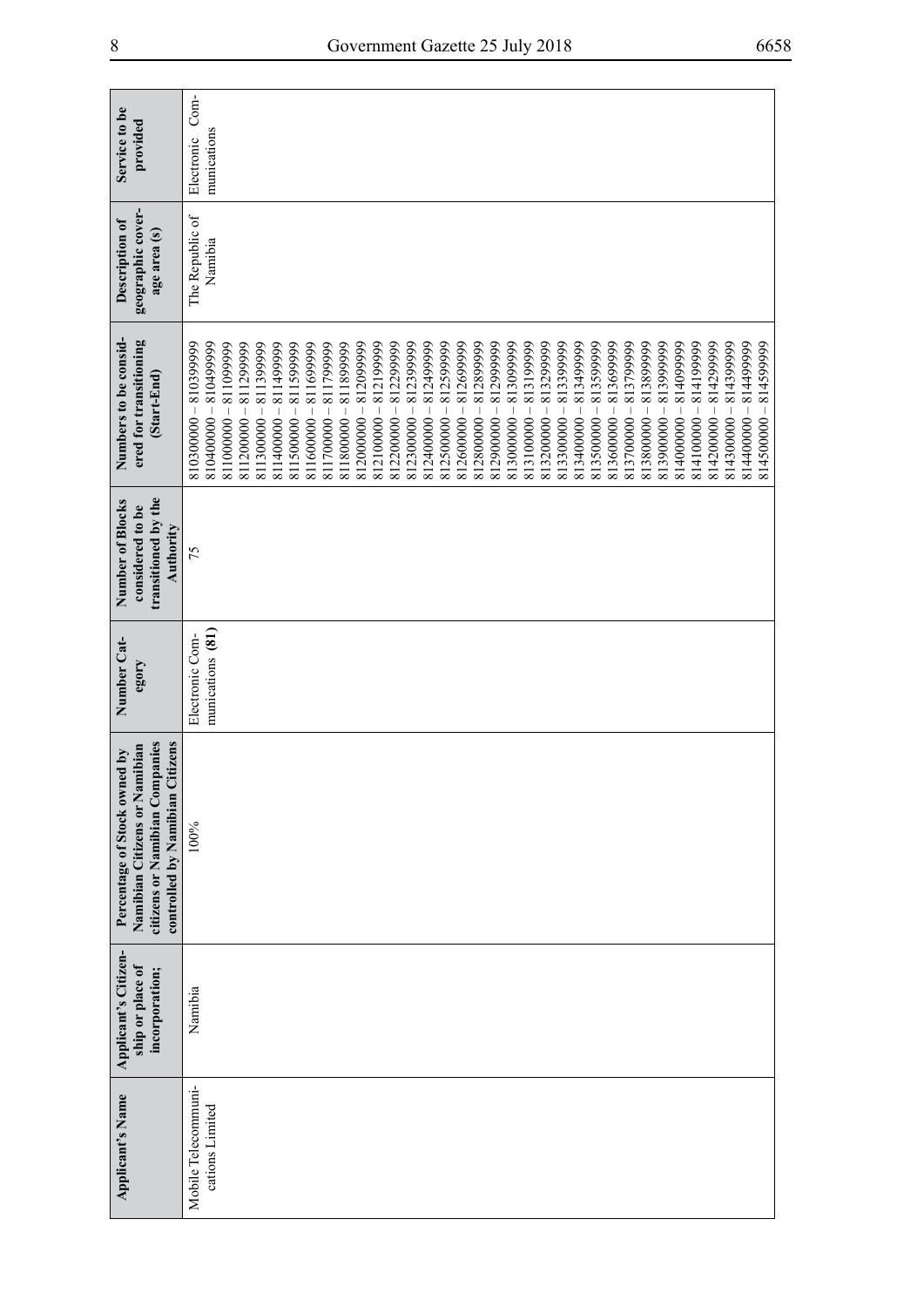| $8146000000 - 814699999$ | 814799999<br>814700000- | 814899999<br>814800000- | 814999999<br>$\overline{\phantom{a}}$<br>814900000 | 815199999<br>$\begin{array}{c} \rule{0pt}{2.5ex} \rule{0pt}{2.5ex} \rule{0pt}{2.5ex} \rule{0pt}{2.5ex} \rule{0pt}{2.5ex} \rule{0pt}{2.5ex} \rule{0pt}{2.5ex} \rule{0pt}{2.5ex} \rule{0pt}{2.5ex} \rule{0pt}{2.5ex} \rule{0pt}{2.5ex} \rule{0pt}{2.5ex} \rule{0pt}{2.5ex} \rule{0pt}{2.5ex} \rule{0pt}{2.5ex} \rule{0pt}{2.5ex} \rule{0pt}{2.5ex} \rule{0pt}{2.5ex} \rule{0pt}{2.5ex} \rule{0$<br>815100000 | 815299999<br>$815200000 -$ | 815599999<br>815500000- | 815699999<br>815600000- | 815799999<br>815700000- | 815899999<br>815800000- | 815999999<br>$\overline{\phantom{a}}$<br>815900000 | 81609999<br>$816000000 -$ | 81619999<br>816100000- | 816299999<br>816200000- | 816399999<br>816300000- | 816499999<br>816400000- | 81659999<br>816500000- | 816699999<br>816600000- | 816799999<br>816700000- | 816899999<br>816800000- | 81699999<br>816900000- | 817099999<br>817000000- | 817199999<br>817100000- | 817299999<br>$\overline{\phantom{a}}$<br>817200000 | 817399999<br>817300000- | 817499999<br>817400000- | 817599999<br>$\begin{array}{c} \hline \end{array}$<br>817500000 | 817699999<br>817600000- | 817799999<br>817700000- | 817899999<br>817800000- | 817999999<br>817900000- | 818099999<br>818000000- | 818199999<br>818100000- | 818299999<br>818200000- | 818399999<br>818300000- | 818499999<br>818400000- | 818599999<br>818500000 | 818699999<br>818600000- | 818799999<br>818700000 | 818899999<br>$-00000818$ | $818900000 - 81899999$ |
|--------------------------|-------------------------|-------------------------|----------------------------------------------------|------------------------------------------------------------------------------------------------------------------------------------------------------------------------------------------------------------------------------------------------------------------------------------------------------------------------------------------------------------------------------------------------------------|----------------------------|-------------------------|-------------------------|-------------------------|-------------------------|----------------------------------------------------|---------------------------|------------------------|-------------------------|-------------------------|-------------------------|------------------------|-------------------------|-------------------------|-------------------------|------------------------|-------------------------|-------------------------|----------------------------------------------------|-------------------------|-------------------------|-----------------------------------------------------------------|-------------------------|-------------------------|-------------------------|-------------------------|-------------------------|-------------------------|-------------------------|-------------------------|-------------------------|------------------------|-------------------------|------------------------|--------------------------|------------------------|
|                          |                         |                         |                                                    |                                                                                                                                                                                                                                                                                                                                                                                                            |                            |                         |                         |                         |                         |                                                    |                           |                        |                         |                         |                         |                        |                         |                         |                         |                        |                         |                         |                                                    |                         |                         |                                                                 |                         |                         |                         |                         |                         |                         |                         |                         |                         |                        |                         |                        |                          |                        |
|                          |                         |                         |                                                    |                                                                                                                                                                                                                                                                                                                                                                                                            |                            |                         |                         |                         |                         |                                                    |                           |                        |                         |                         |                         |                        |                         |                         |                         |                        |                         |                         |                                                    |                         |                         |                                                                 |                         |                         |                         |                         |                         |                         |                         |                         |                         |                        |                         |                        |                          |                        |
|                          |                         |                         |                                                    |                                                                                                                                                                                                                                                                                                                                                                                                            |                            |                         |                         |                         |                         |                                                    |                           |                        |                         |                         |                         |                        |                         |                         |                         |                        |                         |                         |                                                    |                         |                         |                                                                 |                         |                         |                         |                         |                         |                         |                         |                         |                         |                        |                         |                        |                          |                        |
|                          |                         |                         |                                                    |                                                                                                                                                                                                                                                                                                                                                                                                            |                            |                         |                         |                         |                         |                                                    |                           |                        |                         |                         |                         |                        |                         |                         |                         |                        |                         |                         |                                                    |                         |                         |                                                                 |                         |                         |                         |                         |                         |                         |                         |                         |                         |                        |                         |                        |                          |                        |
|                          |                         |                         |                                                    |                                                                                                                                                                                                                                                                                                                                                                                                            |                            |                         |                         |                         |                         |                                                    |                           |                        |                         |                         |                         |                        |                         |                         |                         |                        |                         |                         |                                                    |                         |                         |                                                                 |                         |                         |                         |                         |                         |                         |                         |                         |                         |                        |                         |                        |                          |                        |
|                          |                         |                         |                                                    |                                                                                                                                                                                                                                                                                                                                                                                                            |                            |                         |                         |                         |                         |                                                    |                           |                        |                         |                         |                         |                        |                         |                         |                         |                        |                         |                         |                                                    |                         |                         |                                                                 |                         |                         |                         |                         |                         |                         |                         |                         |                         |                        |                         |                        |                          |                        |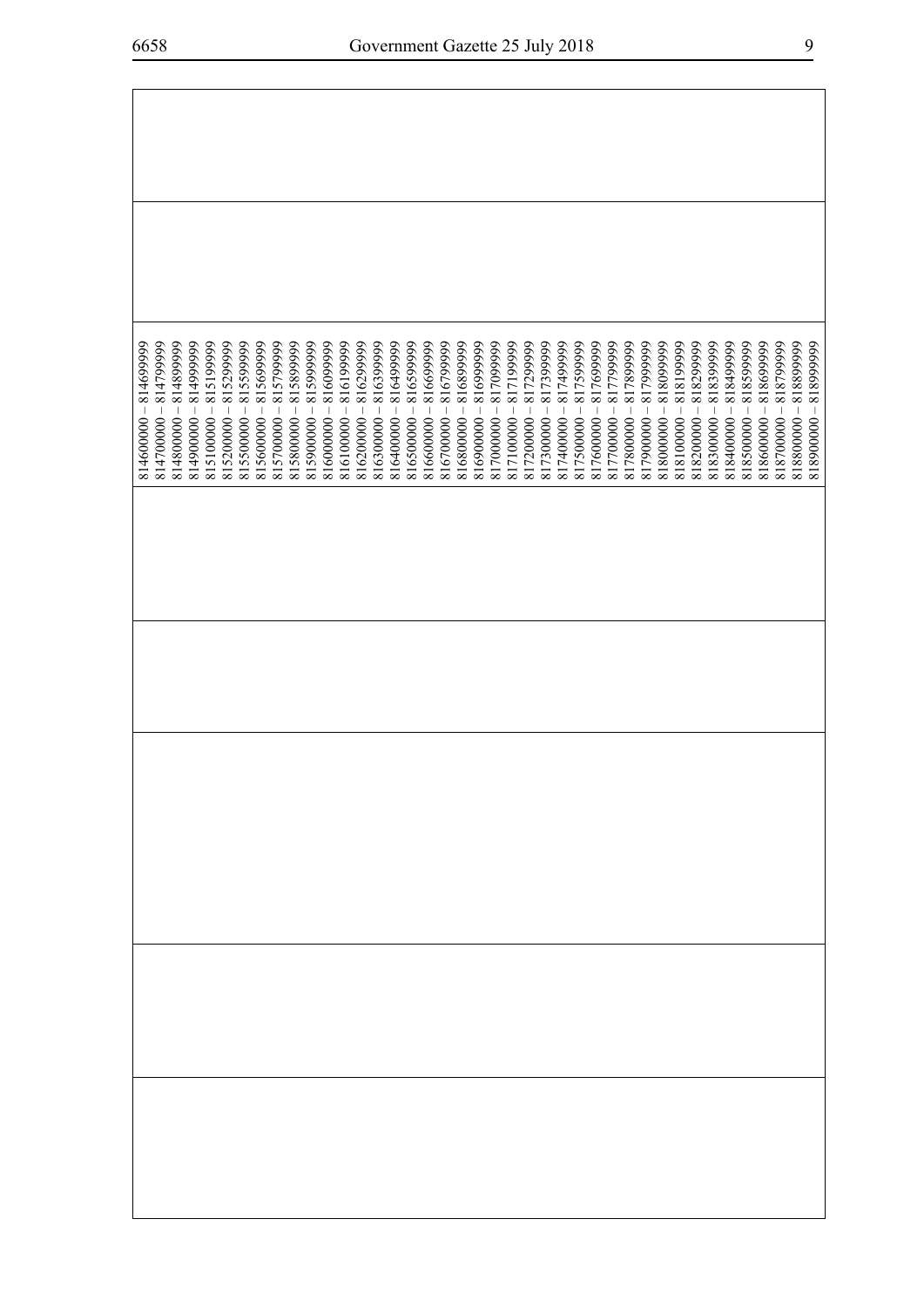The award is subject to the licensee obligations as set out in Regulations regarding the National Numbering Plan for Namibia for Use in the Provision of Telecommunications Services in the Republic of Namibia, Numbering Licence Fees and Procedures for Number Licences and relevant provisions of the Communications Act.

The licensee or any other persons aggrieved by this decision may submit a petition to the Authority for reconsideration in terms of section 31 of the Communications Act.

#### **F.K MBANDEKA CHIEF EXECUTIVE OFFICER COMMUNICATIONS REGULATORY AUTHORITY OF NAMIBIA**

#### **COMMUNICATIONS REGULATORY AUTHORITY OF NAMIBIA**

 $\overline{\phantom{a}}$  , where  $\overline{\phantom{a}}$ 

No. 381 2018

#### NOTICE IN TERMS OF THE REGULATIONS PRESCRIBING THE NATIONAL NUMBERING PLAN FOR USE IN THE PROVISION OF TELECOMMUNICATIONS SERVICES IN THE REPUBLIC OF NAMIBIA, NUMBERING LICENCE FEES AND PROCEDURES FOR NUMBER LICENCES: COMMUNICATIONS ACT, 2009

The Communications Regulatory Authority of Namibia in terms of Regulation 14(4) of the Regulations regarding the National Numbering Plan for Namibia for use in the provision of Telecommunications Services in the Republic of Namibia, Numbering Licence Fees and Procedures for Number Licences as published in Government *Gazette* No. 5983, General Notice No. 97 dated 01 April 2016, herewith gives notice that the person referred to in the table below, complied with the transitioning arrangements for number licences as set out in Regulation 14 and the Authority has awarded number licenses as follows: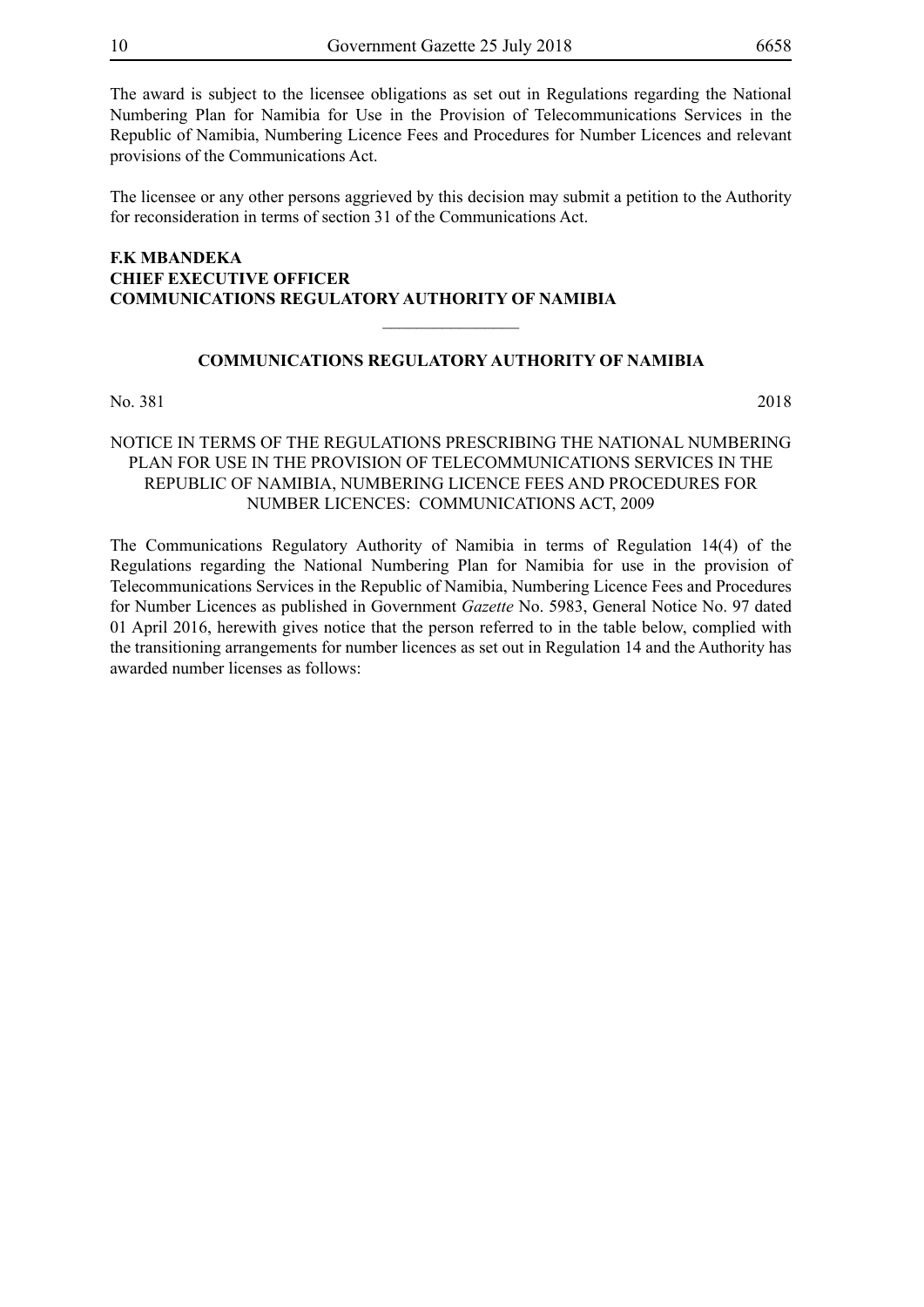| Service to be pro-<br>vided                                                                                                                | Electronic Commu-<br>nications                                                                                                                                                                                                                                                                                                                                                                                                                                                              |
|--------------------------------------------------------------------------------------------------------------------------------------------|---------------------------------------------------------------------------------------------------------------------------------------------------------------------------------------------------------------------------------------------------------------------------------------------------------------------------------------------------------------------------------------------------------------------------------------------------------------------------------------------|
| Description of geo-<br>graphic coverage<br>area (s)                                                                                        | The Republic of<br>Namibia                                                                                                                                                                                                                                                                                                                                                                                                                                                                  |
| for transitioning (Start-End)<br>Numbers to be considered                                                                                  | 837800000-837899999<br>838000000-838099999<br>830200000-830299999<br>83100000-831099999<br>832000000-832099999<br>832200000-832299999<br>832500000-832599999<br>832900000-832999999<br>833800000-833899999<br>834000000-834099999<br>834100000-834199999<br>837000000-837099999<br>837600000-837699999<br>83140000041899999<br>83230000-832399999<br>832600000-832699999<br>832700000-8327999999<br>833000000058309999<br>833700000-833799999<br>837200000-837299999<br>830000000-830099999 |
| transitioned by<br>the Authority<br>sidered to be<br>Number of<br>Blocks con-                                                              | 26                                                                                                                                                                                                                                                                                                                                                                                                                                                                                          |
| Number Category                                                                                                                            | Electronic Communi-<br>cations (83)                                                                                                                                                                                                                                                                                                                                                                                                                                                         |
| owned by Namibian Citi-<br>zens or Namibian citizens<br>or Namibian Companies<br>controlled by Namibian<br>Percentage of Stock<br>Citizens | 73.5%                                                                                                                                                                                                                                                                                                                                                                                                                                                                                       |
| of incorporation;<br>zenship or place<br>Applicant's Citi-                                                                                 | Namibia                                                                                                                                                                                                                                                                                                                                                                                                                                                                                     |
| <b>Applicant's Name</b>                                                                                                                    | Paratus Telecommuni-<br>cations (Pty) Ltd                                                                                                                                                                                                                                                                                                                                                                                                                                                   |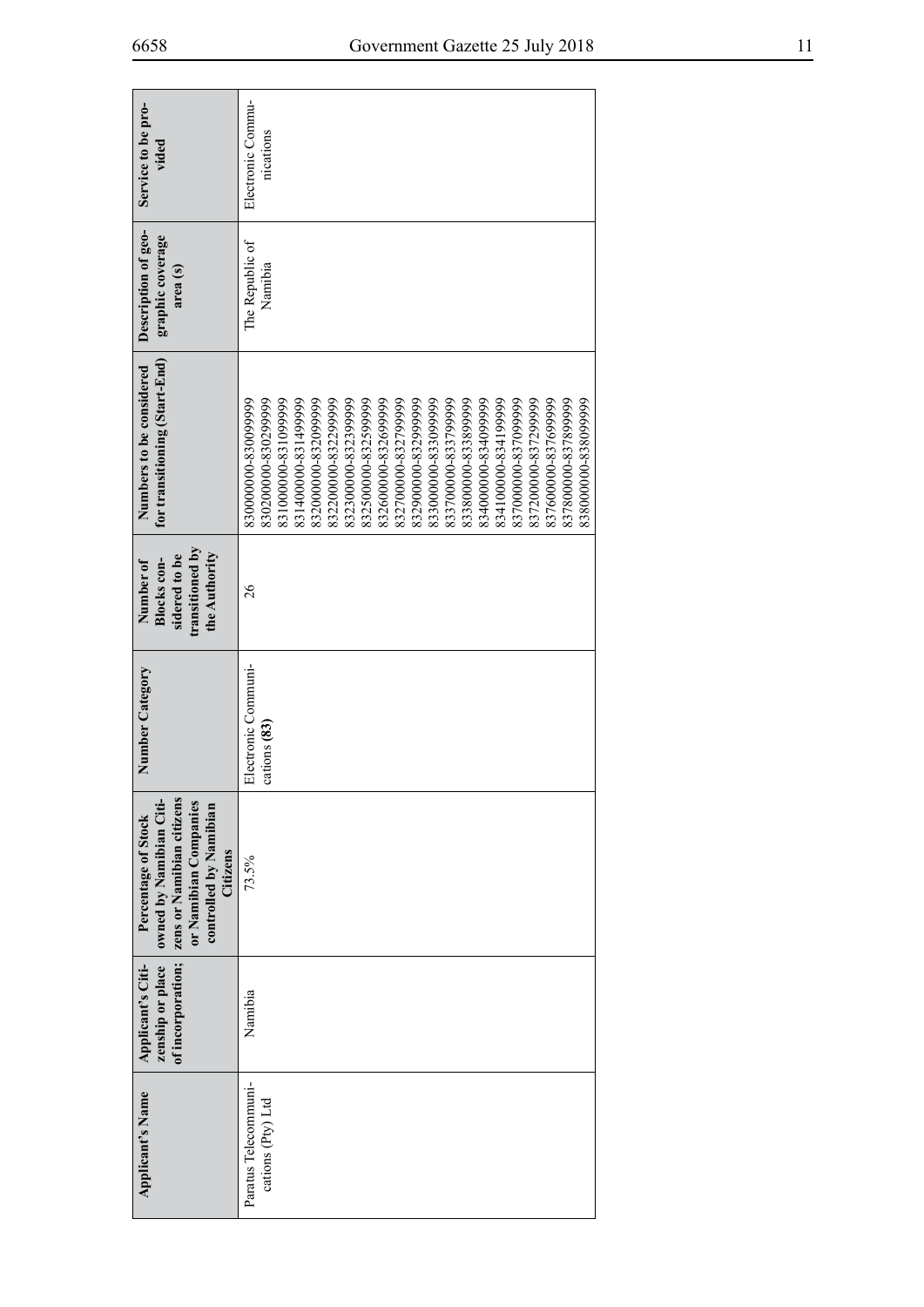The award is subject to the licensee obligations as set out in Regulations regarding the National Numbering Plan for Namibia for Use in the Provision of Telecommunications Services in the Republic of Namibia, Numbering Licence Fees and Procedures for Number Licences and relevant provisions of the Communications Act.

The licensee or any other persons aggrieved by this decision may submit a petition to the Authority for reconsideration in terms of section 31 of the Communications Act.

#### **F.K MBANDEKA CHIEF EXECUTIVE OFFICER COMMUNICATIONS REGULATORY AUTHORITY OF NAMIBIA**

#### **COMMUNICATIONS REGULATORY AUTHORITY OF NAMIBIA**

 $\overline{\phantom{a}}$  , where  $\overline{\phantom{a}}$ 

No. 382 2018

#### NOTICE IN TERMS OF THE REGULATIONS REGARDING LICENSING PROCEDURES FOR TELECOMMUNICATIONS AND BROADCASTING SERVICE LICENCES AND SPECTRUM USE LICENCES

The Communications Regulatory Authority of Namibia, in terms of regulations 11 of the Regulations Regarding Licensing Procedures for Telecommunications and Broadcasting Service Licences and Spectrum Use Licences, as published in Government Gazette No. 4785, General Notice No. 272, dated 29 August 2011 (as amended), herewith gives notice that the Applicants referred to in the table below have submitted the following applications to the Authority: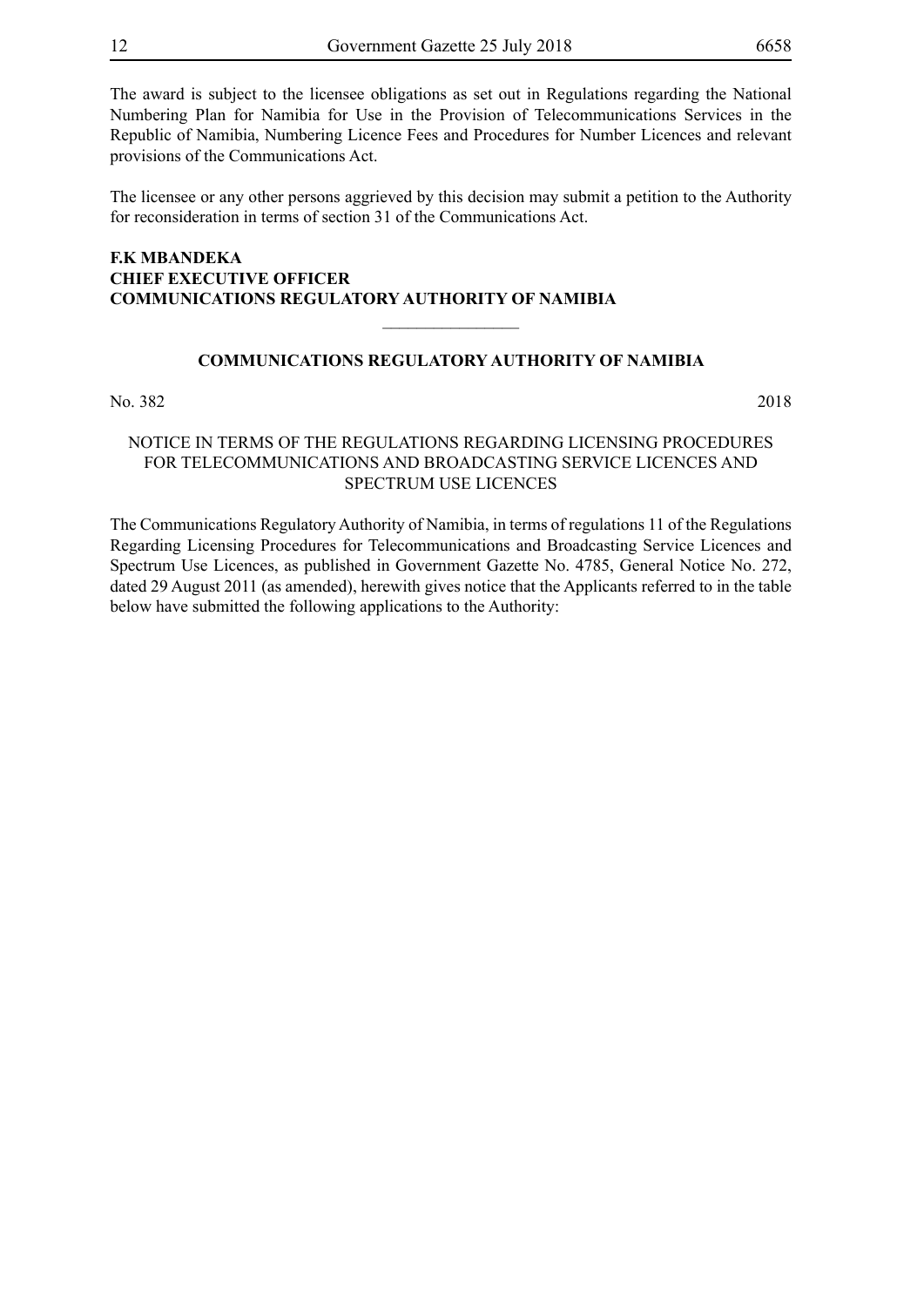| <b>Concentration</b><br>ļ<br>ļ<br>I<br>֧֧֧֧֪֧֪֪֧֧֧֧֚֚֚֚֚֚֚֚֚֚֚֚֚֚֚֚֚֚֚֚֚֚֚֚֚֚֚֚֚֚֡֝֝֝֜֝֝֝֝֬֝֬֝֬֝֬<br>i<br>nmmrel<br>$\overline{a}$<br>l<br>I<br>֞ <u>֓</u><br><br>.<br>.<br>í<br>Ę<br>l | こうてい ここう<br>)<br>)<br>)<br>) |
|-----------------------------------------------------------------------------------------------------------------------------------------------------------------------------------------|------------------------------|
|                                                                                                                                                                                         |                              |
|                                                                                                                                                                                         |                              |
|                                                                                                                                                                                         |                              |
|                                                                                                                                                                                         |                              |
|                                                                                                                                                                                         |                              |
|                                                                                                                                                                                         |                              |
|                                                                                                                                                                                         |                              |
|                                                                                                                                                                                         |                              |
|                                                                                                                                                                                         |                              |
|                                                                                                                                                                                         |                              |

| cence Applica-<br>tion Fees Paid<br>Proof of Li-<br>Submitted?<br>Up to Date                                                                       | Yes                                                                                                                                                |
|----------------------------------------------------------------------------------------------------------------------------------------------------|----------------------------------------------------------------------------------------------------------------------------------------------------|
| geographic cov-<br>Description of<br>erage area(s);                                                                                                | nibia or any part<br>Republic of Na-<br>thereof                                                                                                    |
| Concise statement<br>on Services intend-<br>ed to be provided;                                                                                     | Electronic Commu-<br>nications                                                                                                                     |
| spectrum in the provision of the<br>Does applicant intend to use<br>telecommunication service?                                                     | spectrum in the spectrum exempt<br>band as contained in the Regula-<br>tions Regarding Licence Exempt<br>The Applicant intends to use<br>Spectrum. |
| Telecommunications<br>service applied for;<br>Category of Class                                                                                    | Service Licence (ECS<br>Class Comprehensive<br>Telecommunications<br>$&$ ECNS)                                                                     |
| <b>Itizens or Namibian</b><br>itizens or Namibian<br>Percentage of Stock<br>owned by Namibian<br>rolled by Namibian<br>Companies con-<br>Citizens; | $\frac{6}{90}$                                                                                                                                     |
| tizenship or<br>dace of incor-<br>Applicant's<br>poration;                                                                                         | Namibian                                                                                                                                           |
| Applicant;                                                                                                                                         | Virtua Technolo-<br>gies (Pty) Ltd                                                                                                                 |

| cence Applica-<br>tion Fees Paid<br>Proof of Li-<br>Submitted?<br>Up to Date                                                                          | Yes                                                                                                                                                |                                                   | licensee intends<br>to permanently<br>Date on which<br>providing ser-<br>discontinue<br>vice                                                    | $31 - Aug - 18$                                                          | $31 - \text{Aug-18}$                                 |
|-------------------------------------------------------------------------------------------------------------------------------------------------------|----------------------------------------------------------------------------------------------------------------------------------------------------|---------------------------------------------------|-------------------------------------------------------------------------------------------------------------------------------------------------|--------------------------------------------------------------------------|------------------------------------------------------|
| geographic cov-<br>Description of<br>erage area(s);                                                                                                   | mibia or any part<br>Republic of Na-<br>thereof                                                                                                    |                                                   | license ap-<br>up to date<br>submitted<br>fees paid<br>Proof of<br>plication                                                                    | yes                                                                      | yes                                                  |
| on Services intend-<br><b>Concise statement</b><br>ed to be provided;                                                                                 | Electronic Commu-<br>nications                                                                                                                     | 89.                                               | statement of<br>for proposed<br>the reasons<br>withdrawal<br>Concise                                                                            | broadcasting<br>not commer-<br>DVB-H                                     | cially viable<br>due to low<br>subscriber<br>take-up |
|                                                                                                                                                       |                                                                                                                                                    |                                                   | vided with the<br>Service pro-<br>withdrawn<br>frequencies                                                                                      | Broadcasting<br>Commercial<br>Service                                    | Broadcasting<br>Commercial<br>Service                |
| spectrum in the provision of the<br>Does applicant intend to use<br>telecommunication service?                                                        | spectrum in the spectrum exempt<br>band as contained in the Regula-<br>tions Regarding Licence Exempt<br>The Applicant intends to use<br>Spectrum. |                                                   | Frequencies<br>frequencies<br>or group of<br>withdrawn<br>List of                                                                               | 578 MHz                                                                  | 578 MHz                                              |
|                                                                                                                                                       |                                                                                                                                                    |                                                   | Description of geo-<br>graphic coverage<br>area (s)                                                                                             | Polytechnic<br>Windhoek<br>Khomas                                        | Windhoek Hohe<br>Windhoek<br>Khomas                  |
| Telecommunications<br>service applied for;<br>Category of Class                                                                                       | Service Licence (ECS<br>Class Comprehensive<br>Telecommunications<br>&ECMS                                                                         |                                                   | Type of ser-<br>vice license                                                                                                                    | Services<br>Commercial<br>Broadcast-<br>licence<br>$\lim_{t \to \infty}$ |                                                      |
| <b>Citizens or Namibian</b><br>citizens or Namibian<br>owned by Namibian<br>Percentage of Stock<br>trolled by Namibian<br>Companies con-<br>Citizens; | 100 %                                                                                                                                              | Application for Withdrawal of Spectrum Use Licenc | Namibian citizens or<br>Percentage of Stock<br>Namibian Citizens<br>Namibian Compa-<br>nies controlled by<br>owned by Namib-<br>ian Citizens or | 51%                                                                      |                                                      |
| place of incor-<br>Citizenship or<br>Applicant's<br>poration;                                                                                         | Namibian                                                                                                                                           |                                                   | place of incor-<br>Citizenship or<br>Licensee's<br>poration;                                                                                    | Namibia                                                                  |                                                      |
| Applicant;                                                                                                                                            | Virtua Technolo-<br>gies (Pty) Ltd                                                                                                                 |                                                   | Licensee                                                                                                                                        | MultiChoice Na-<br>mibia (Pty) Ltd                                       |                                                      |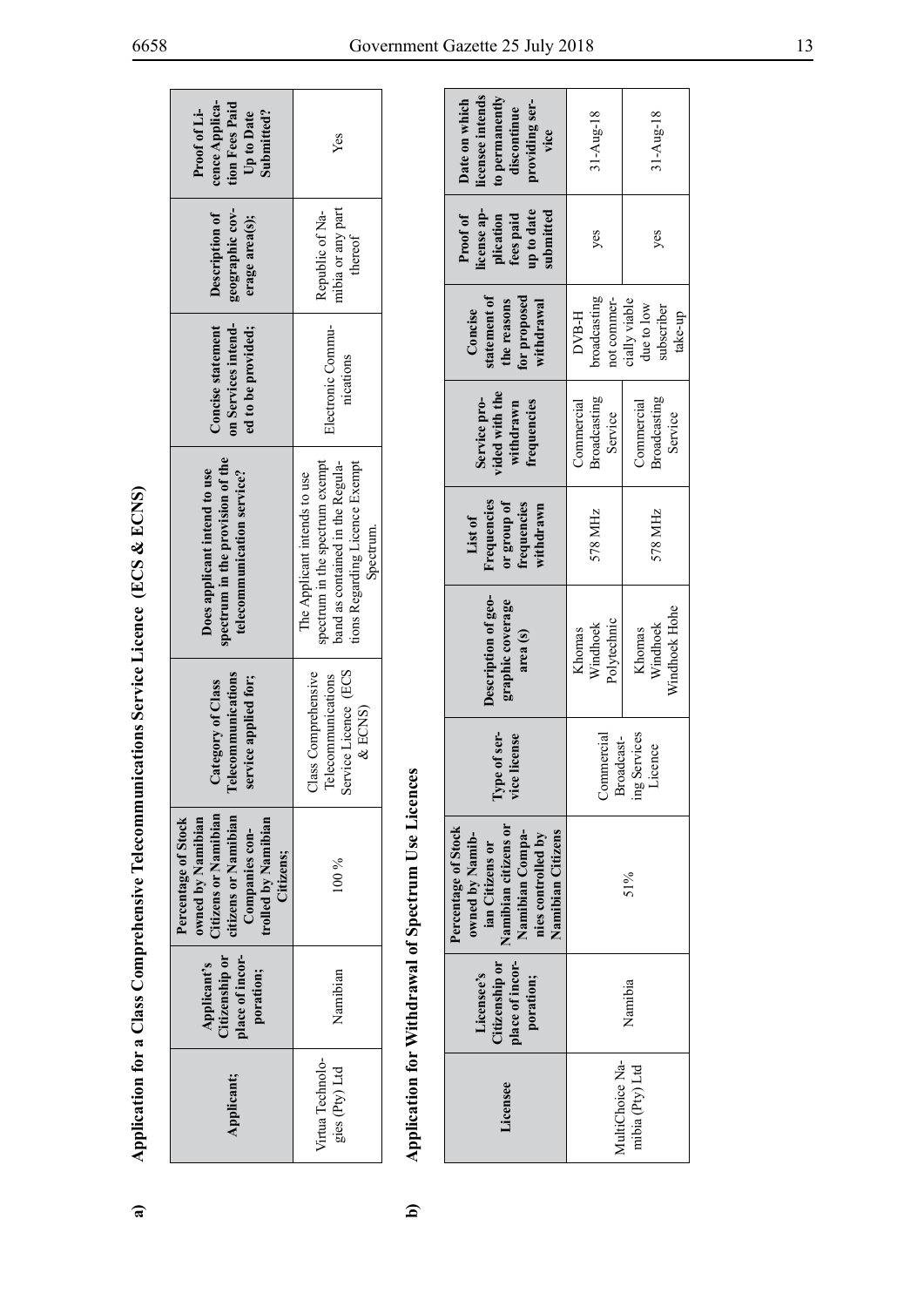| <b>Proof of Applicat</b><br>fees paid up to d:<br>submitted?                                                                                                         | Yes                             |
|----------------------------------------------------------------------------------------------------------------------------------------------------------------------|---------------------------------|
| sion of broadcasting<br>services intended to<br>intends to use spec-<br>Whether applicant<br>trum in the provi-<br>be provided;                                      | Yes                             |
| signal distribu-<br><b>Provision of</b><br>tion;                                                                                                                     | Own                             |
| icence as contemplated in the Regula-<br>Telecommunications Service Licence<br>tions Setting out Broadcasting and<br>Category of Broadcasting service<br>categories; | Commercial Broadcasting Service |
| $_{\rm Controlved}$<br>n Citizens;<br>Citizens or Namibian<br>Percentage of Stock<br>owned by Namibian<br><b>Ty Namibian</b><br>Companies (                          | $00\%$                          |
| Applicant's citizen-<br>ship or place of<br>acorporation;                                                                                                            | Namibian                        |
| Applicants Name;                                                                                                                                                     | John Nangombe<br>Kalenga        |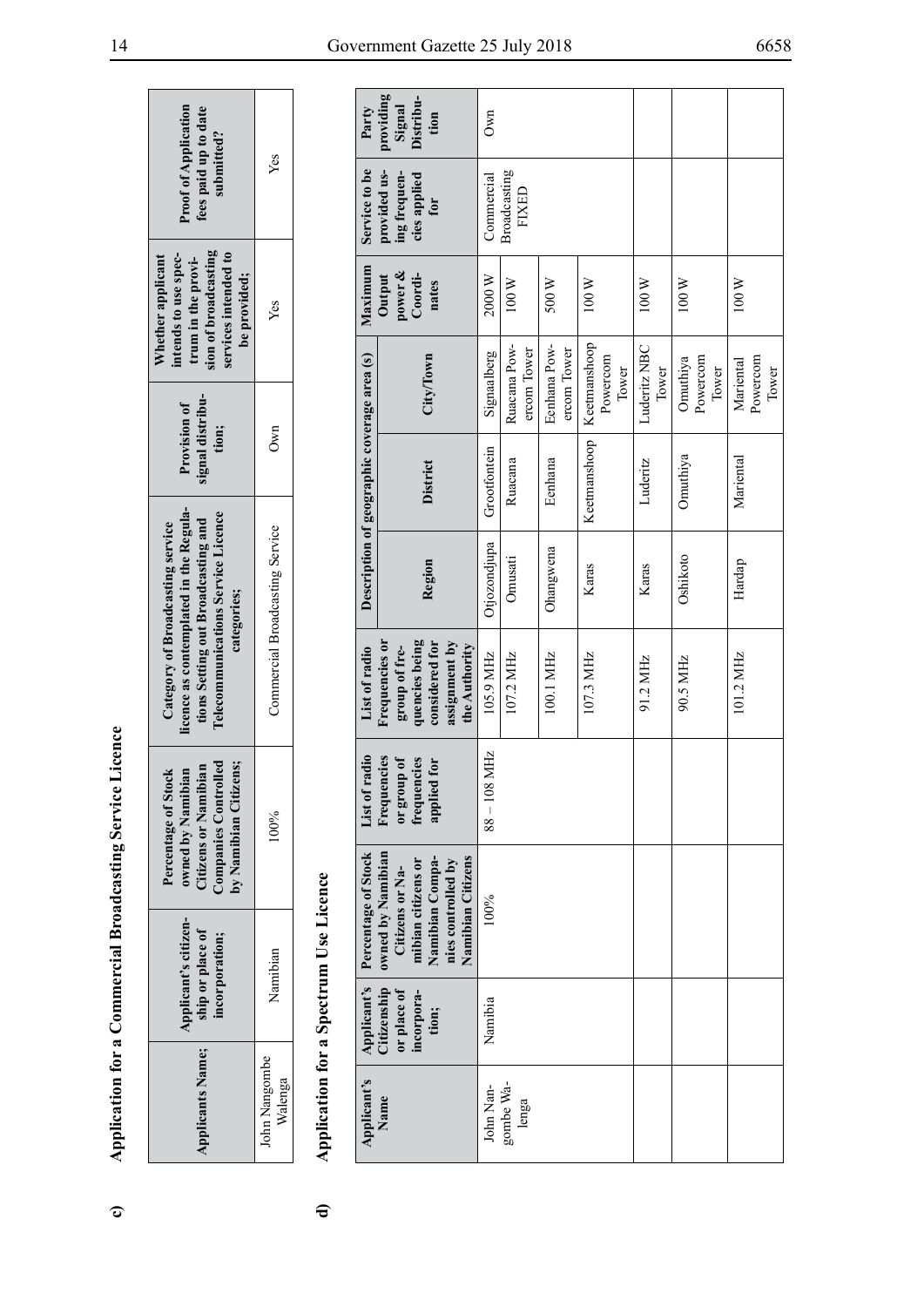| 500W                           | $1000\,\mathrm{W}$         | $100\ \rm{W}$           | $100\ \text{W}$            | 1000W                   | 2000 W                            | 2000 W                | $2000\,\mathrm{W}$               | 100 W                         |
|--------------------------------|----------------------------|-------------------------|----------------------------|-------------------------|-----------------------------------|-----------------------|----------------------------------|-------------------------------|
| Okahandja<br>Powercom<br>Tower | Katima Mulilo<br>NBC Tower | Oranjemund<br>NBC Tower | Outapi Power-<br>com Tower | Arendsness<br>NBC Tower | terberg NBC<br>Klein Wa-<br>Tower | Oshakati NBC<br>Tower | NBC Tower<br>Mountain<br>Rossing | Powercom<br>Rehoboth<br>Tower |
| Okahandja                      | Katima Mulilo              | Oranjemund              | Outapi                     | Rundu                   | Otjiwarongo                       | Oshakati              | Swakopmund                       | Rehoboth                      |
| Otjozondjupa                   | Caprivi                    | Karas                   | Omusati                    | Kavango                 | Otjozondjupa                      | Oshana                | Erongo                           | Hardap                        |
| 104.0 MHz                      | 93.1 MHz                   | 107.7 MHz               | 93.6 MHz                   | 106.3 MHz               | 105.9 MHz                         | 96.8 MHz              | 88.3 MHz                         | 105.8 MHz                     |
|                                |                            |                         |                            |                         |                                   |                       |                                  |                               |
|                                |                            |                         |                            |                         |                                   |                       |                                  |                               |
|                                |                            |                         |                            |                         |                                   |                       |                                  |                               |
|                                |                            |                         |                            |                         |                                   |                       |                                  |                               |

 $\sqrt{ }$